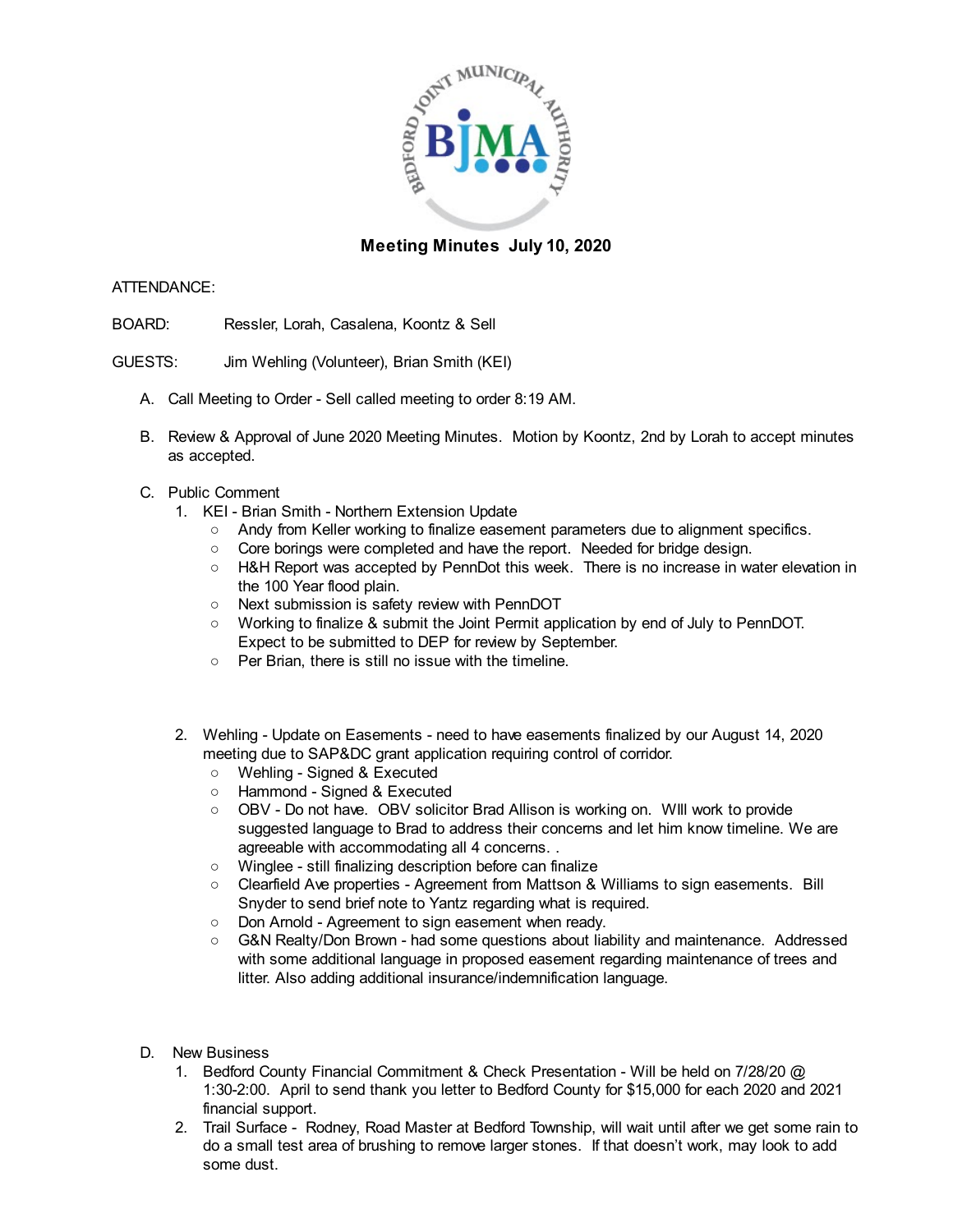- 3. Bridge Inspections April talked to Keller, Stiffler & McGraw, P. Joseph Lehman, Royce Coughenour & Bedford Township. Recommend tabling decision on inspections until our August meeting by which time we will have all proposals in hand. April reported KEI confirmed there is not a PennDOT, nor Federal Highway requirement to have the bridges inspected, but that it is a best practice to do so every 5 years.
- E. Old Business
	- 1. Boat Launch Royce Cougenour identified Matt Ziegler will likely be our DEP contact for permitting purposes. He's awaiting response on how permitting will take place since not accepting visits. The Hometown Bank parking lot stormwater and development plans should be approved by Bedford Township on July 21, 2020.
	- 2. SAP&DC mini-grant application status. Wehling talked to Stacy LoCastro regarding our cash balance match & wanted a letter that more clearly details our funding. Motion by Sell to approve a letter to SAP&DC committing a match of \$8,570 from our cash balance in addition to the committed County \$30K to satisfy the total 50% match of \$38,570. 2nd by Casalena. Jim prepared draft letter. Approved. April will send electronic copy to Jim to submit to Stacy. Jim reported the timeline on a decision for this grant program is their August Meeting which is to be scheduled for a date mid-August.
	- 3. Updated signage for kiosks Casalena worked to update the design and sent to Mari-Pat. Mari-Pat suggested using Got Print website for printing on vinyl with UV protection, as a cost effective option. \$11/print + shipping. Motion to have MJ proceed with ordering the 5 prints, plus a graphic for in Fort Bedford Park through Got Print. 2nd by Sell. Motion carried.
	- 4. DCED Grant Extension Brian & April both electronically signed the revised grant agreement. To date we have not received a copy of the final agreement. Sell will contact Cody Deal to verify status of the hard copy agreement.
- F. Reports of Officers
	- Chairman -
	- Vice Chairman -
	- Secretary Subaru Share the Love Stacy Bollman form Thomas Subaru offered their program to us for 2020. April submitted the online application. We would be one of 2 organizations to benefit from the program this year. Awaiting approval.
	- Treasurer See attached report. Moved money to checking with better interest rate. Brad reached out to Cody at CFA on delayed response to the 2/14, 5/17 and recent 7/10 reimbursement requests. Brad sent scanned copy of requests to Cody and will send today's to make sure these are prioritized. COVID shutdown and remote work identified as cause for delay. Cody will help expedite payment.
	- Secretary-Treasurer -

Meeting adjourned at 9:30 AM.

Next Meeting will be August 14th @ 8:15 AM at Penn Square Center, 127 S. Juliana St., Bedford.